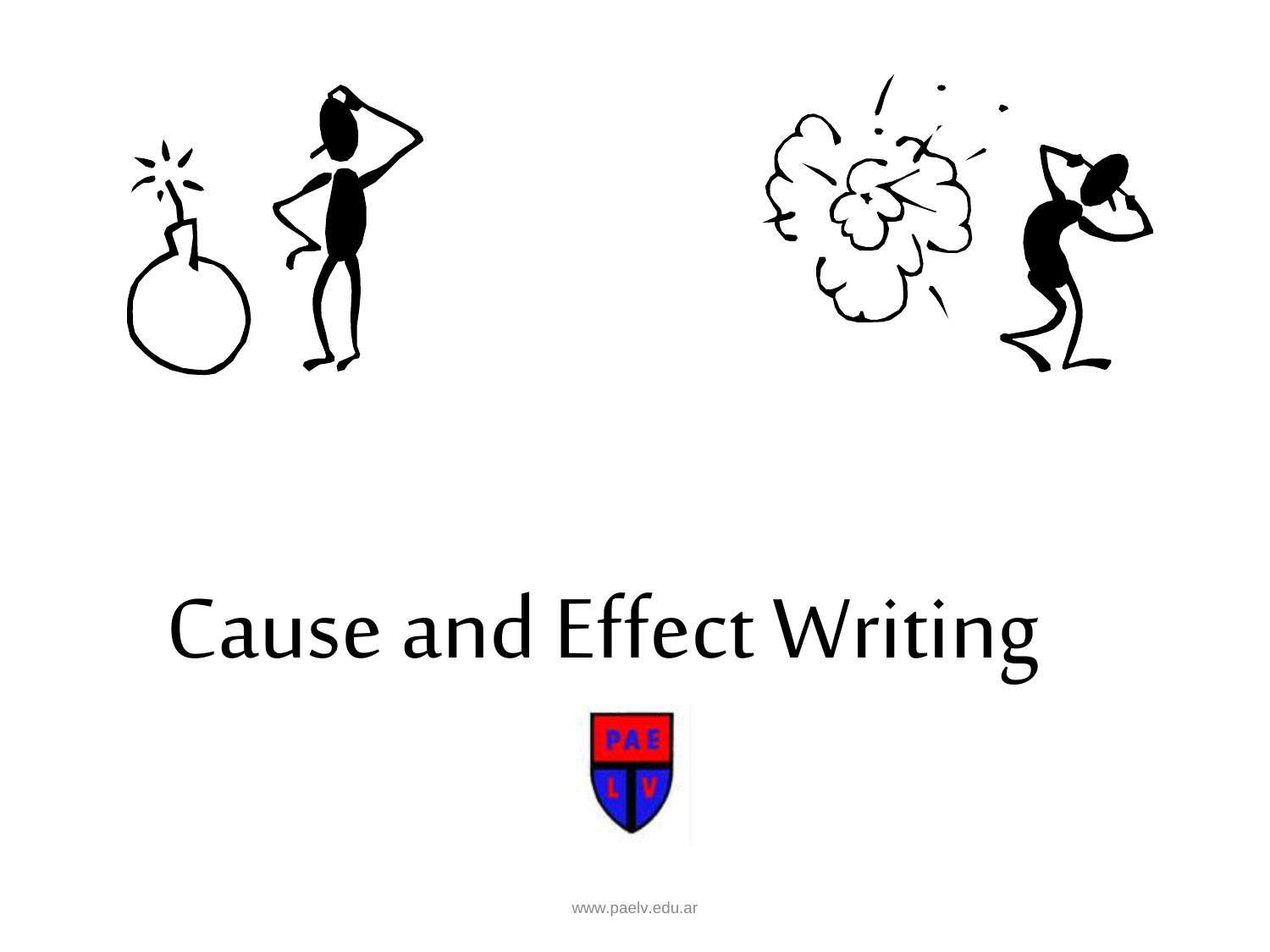#### What is the Purpose?

- To discuss the reasons why something occurs
- To discuss the results of an event, feeling or action



Knowing how to write a good Cause or Effect paragraph is important – most classes, history, biology, journalism, marketing, for example, use this technique to analyze things.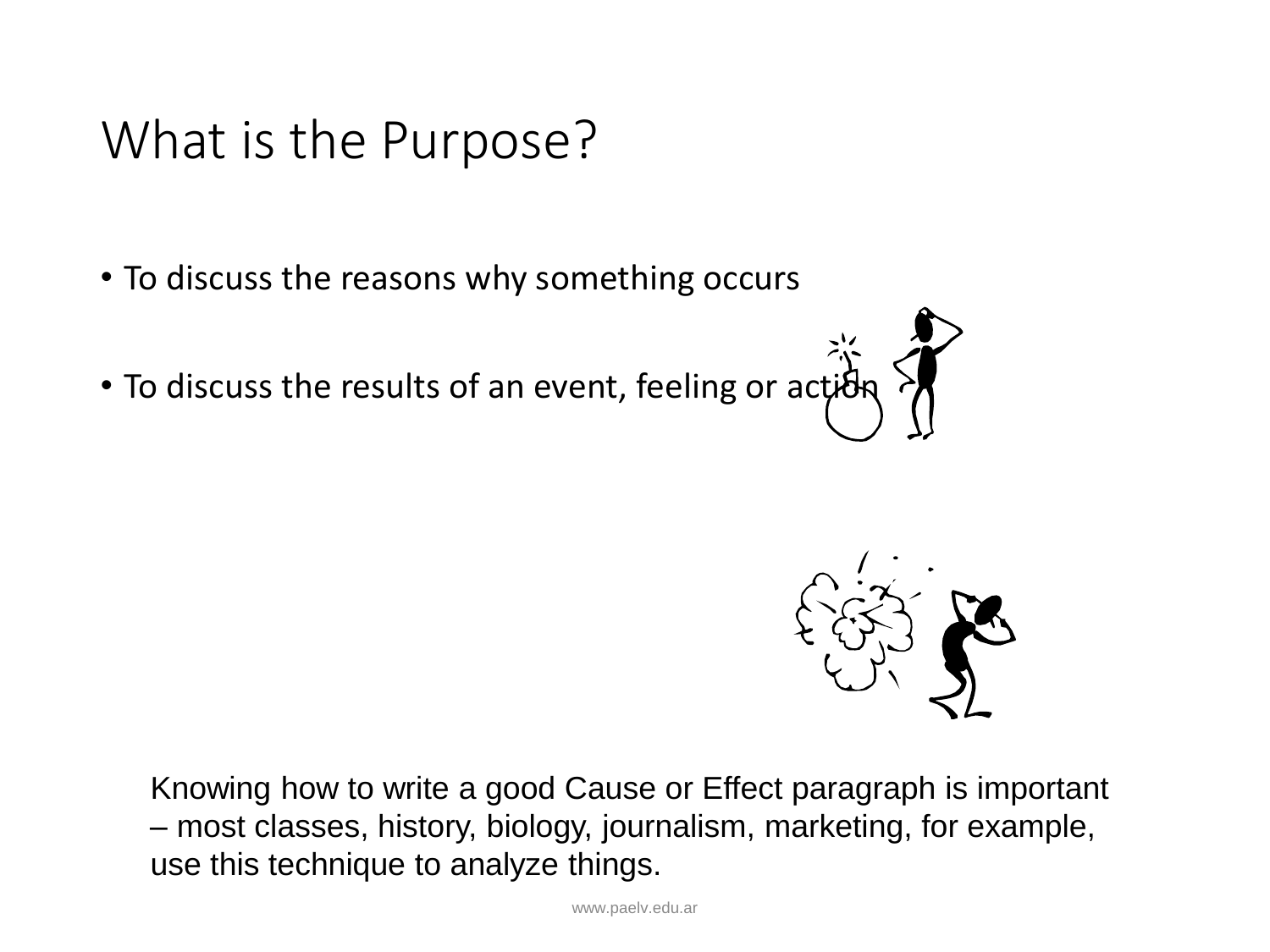## Why do we write these types of paragraphs?

- To understand a situation
- To solve a problem
- To predict an outcome
- To entertain
- To persuade

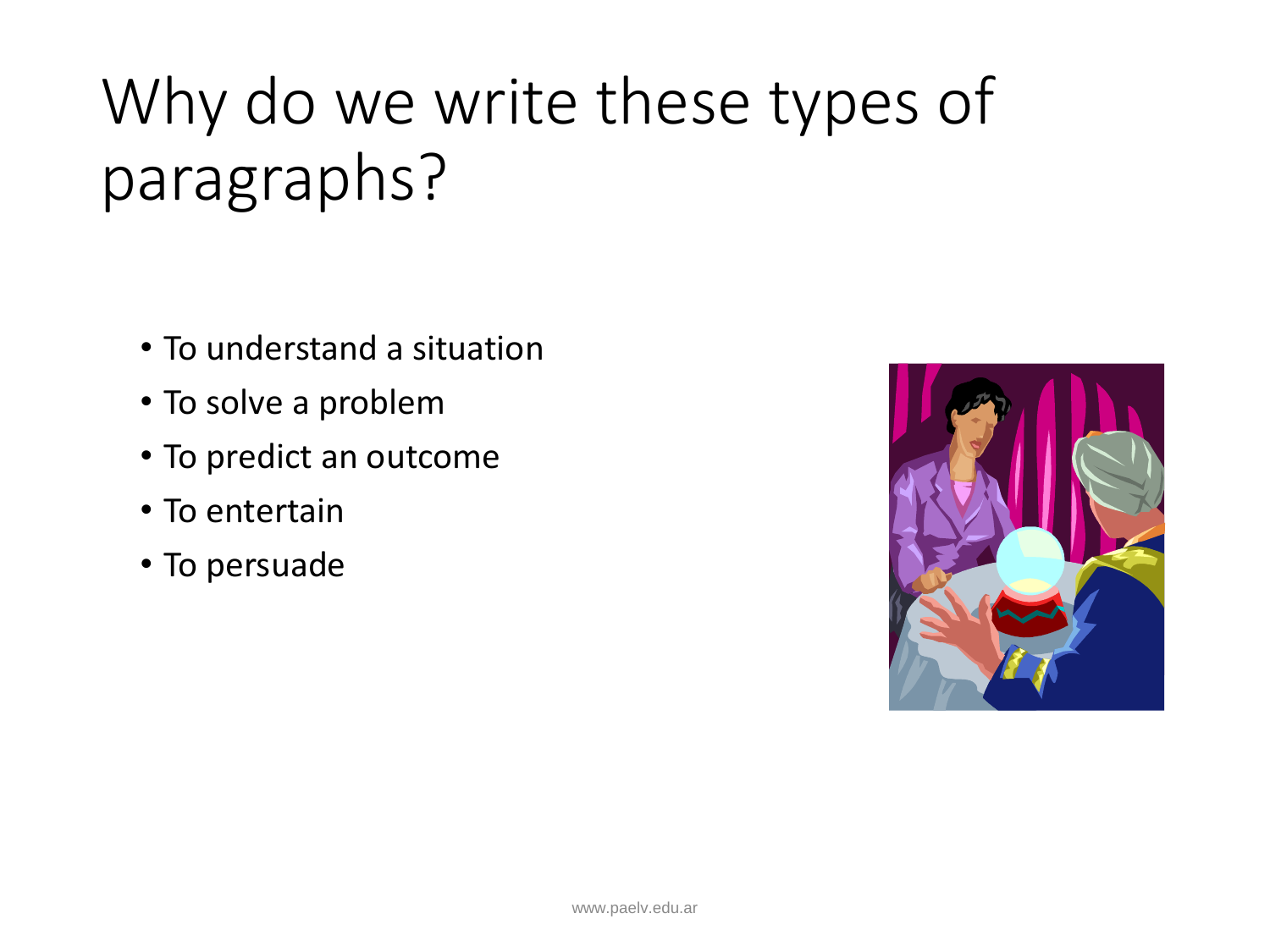#### Brainstorming Techniques

- Listing Causes
- Listing Effects
- Organizer

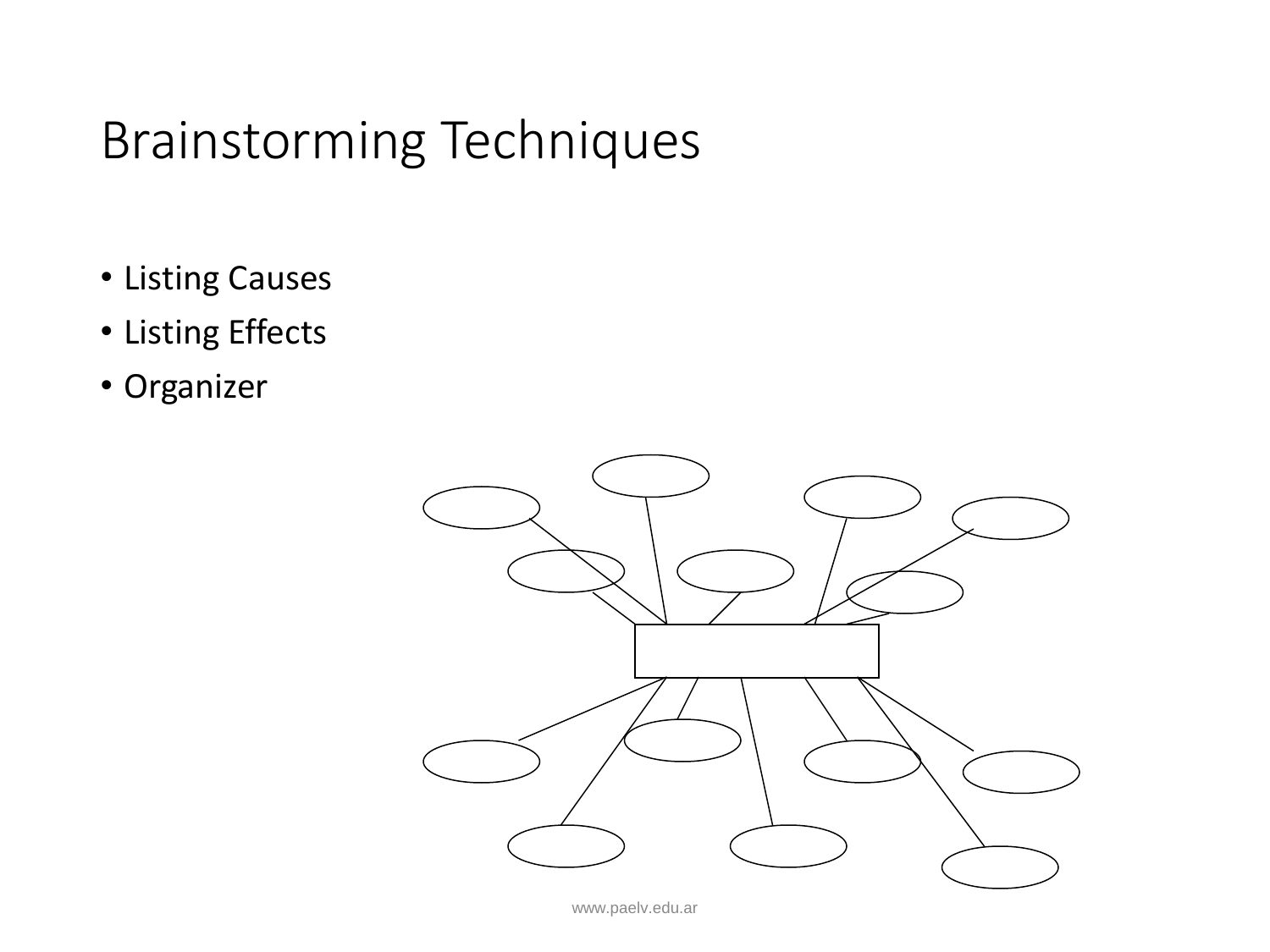## Achieving Unity

- Unity is achieved in a paragraph by deciding if causes or effects will be the focus
- Create a topic sentence that focuses on central event, feeling or action.
- Is there a link between the causes or effects? Use that link as the controlling idea (ex. negative effects, positive outcomes, happy reasons.)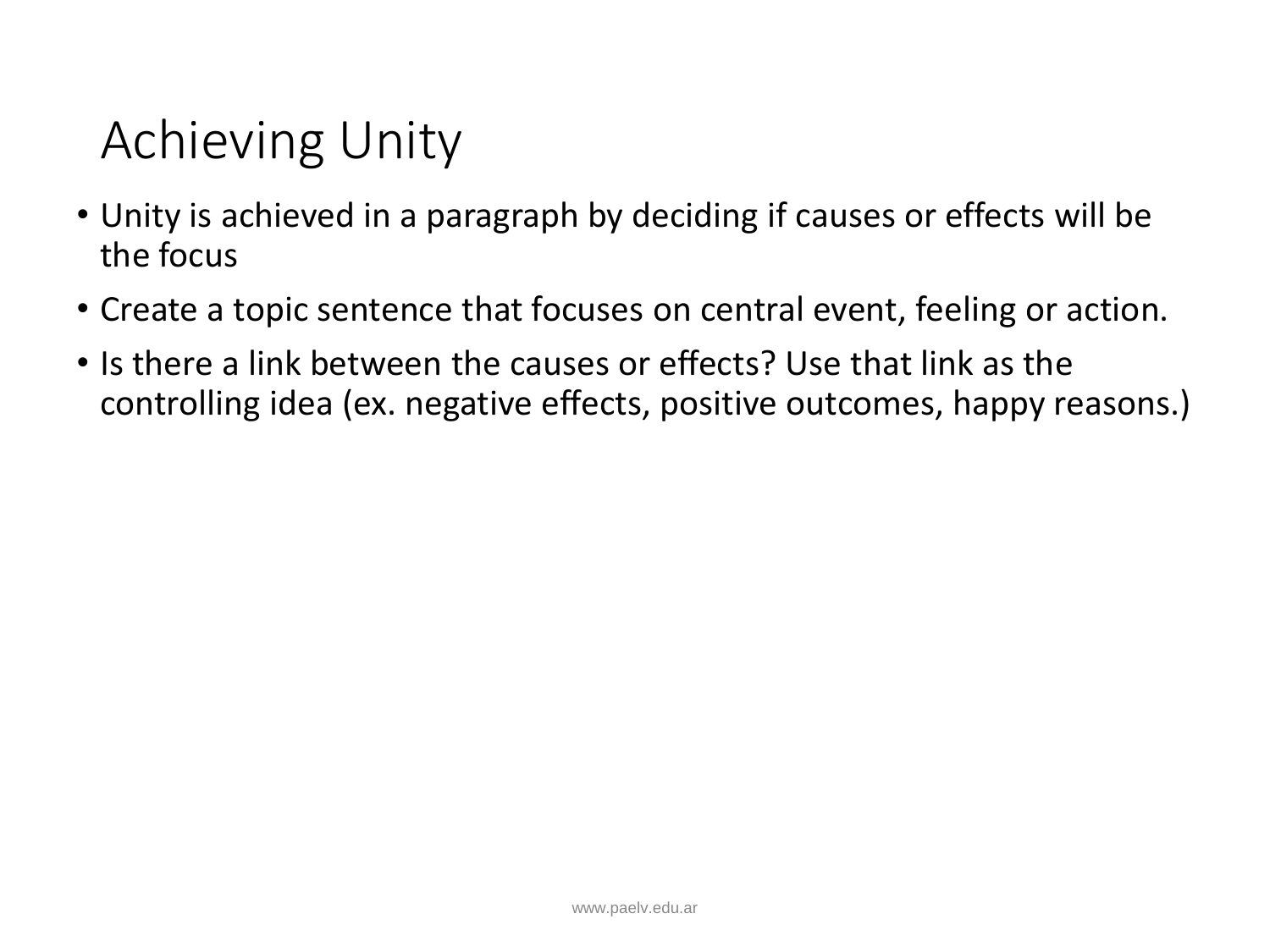### Enhancing Coherence

- To increase coherence, limit the number of causes or effects.
- Decide if there is a chain reaction or individual causes/ effects.
- Use transitional words that focus the purpose of the paragraph.
- Use support sentences to identify the causes or effects.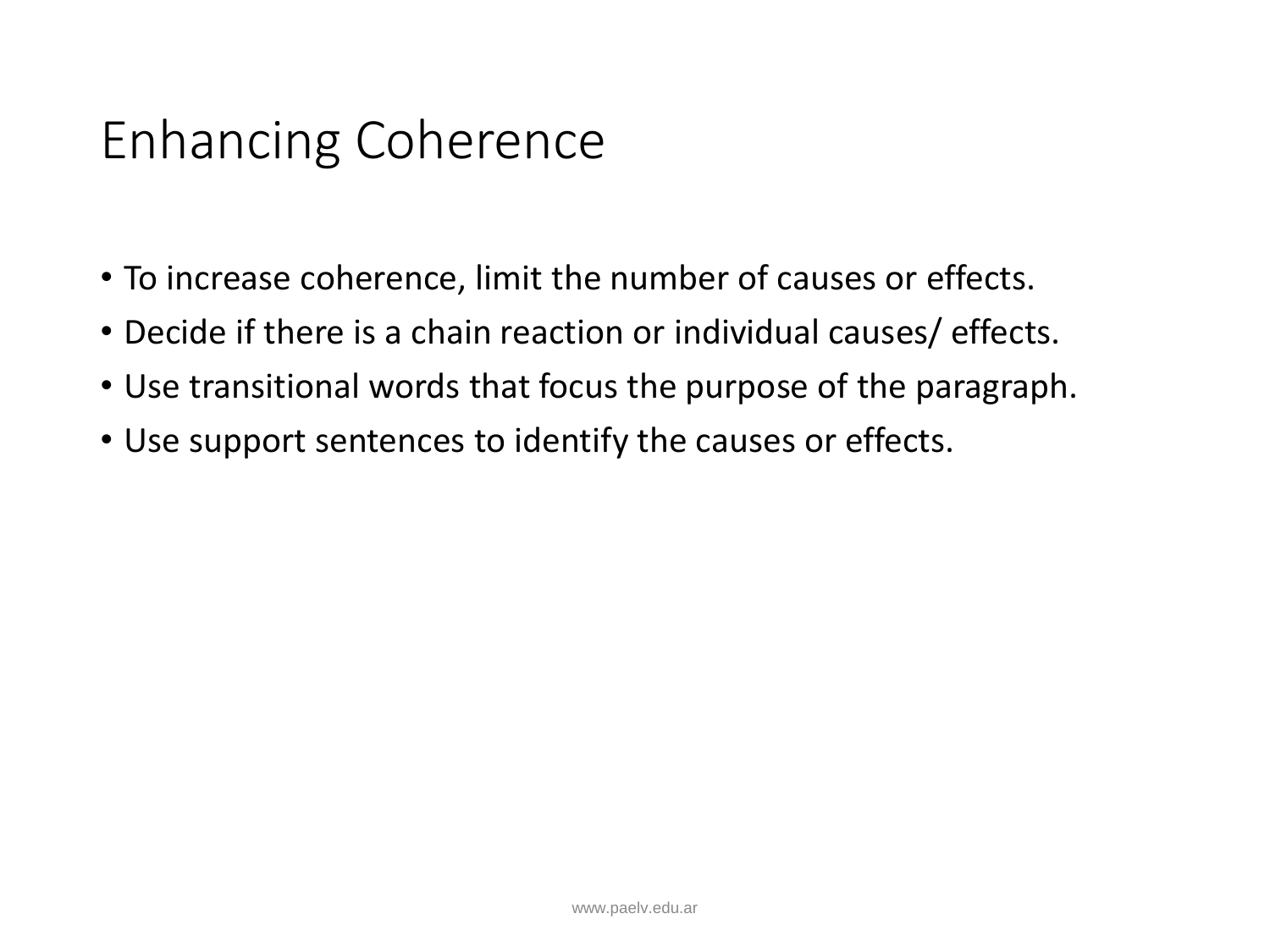## Useful Vocabulary

| Cause                    | <b>Effect</b>                |
|--------------------------|------------------------------|
| $\triangleright$ For     | $\triangleright$ So          |
| $\triangleright$ Because | $\triangleright$ But         |
| $\triangleright$ Since   | >For this reason             |
| $\triangleright$ Due to  | $\triangleright$ As a result |
|                          | <b>&gt;Consequently</b>      |
|                          | <b>&gt;Otherwise</b>         |
|                          | $\triangleright$ Therefore   |
|                          | $\triangleright$ Thus        |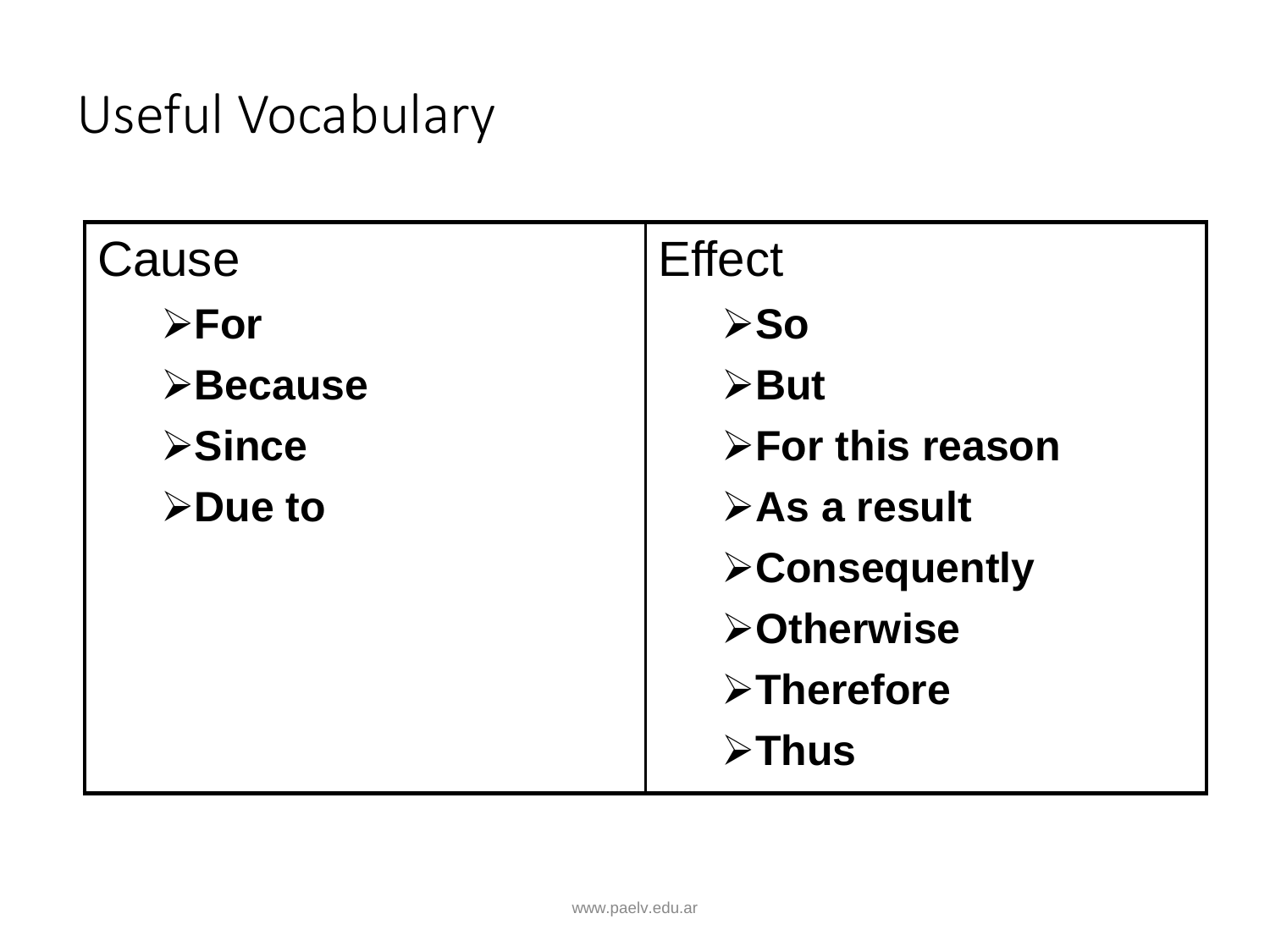#### Sample Paragraph

Headaches

Headaches can have several causes. Many people think that the major cause of headache is nervous tension, but there is strong evidence that suggests diet and environment as possible factors. Some people get headaches because they are dependent on caffeine. Other people may be allergic to salt, or they may have low blood sugar. Still other people are allergic to household chemicals including polishes, waxes, bug killers, and paint. If they can manage to avoid these substances, their headaches tend to go away. When a person has recurring headaches, it is worthwhile to look for the underlying cause, especially if the result of that search is freedom from pain.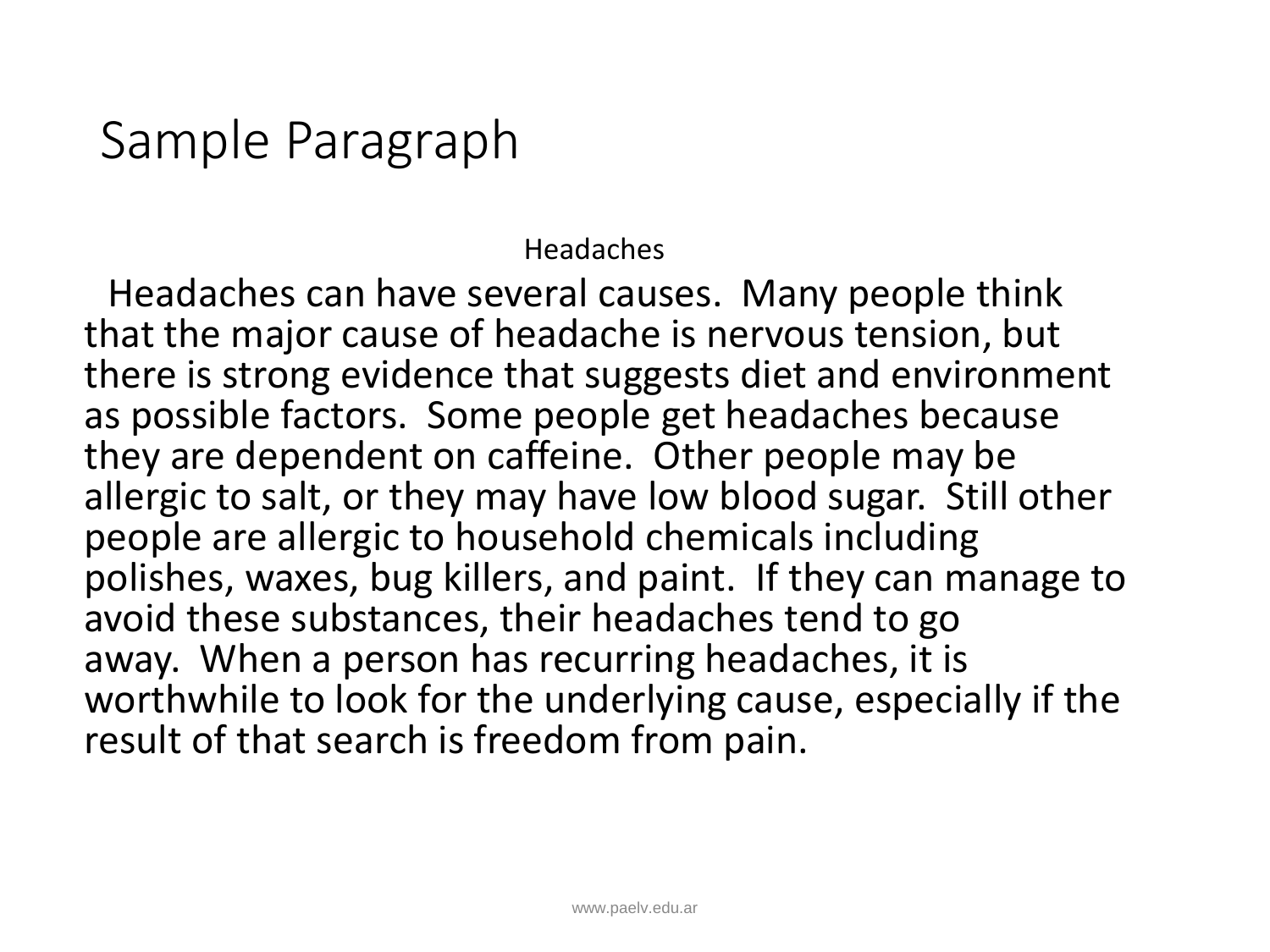### Sample Paragraph with clear support sentences

#### Headaches

Headaches can have several causes. **One obvious cause is stress**. People have hectic lives and frequently have multiple stressors everyday, like work, family and money. **Another reason for headaches in some people has to do with diet.** Some get headaches because they are dependent on caffeine. Other people may be allergic to salt, or they may have low blood sugar. **The environment can also cause this uncomfortable condition.** Allergens such as household chemicals including polishes, waxes, bug killers, and paint can lead to headaches. Lowering stress, controlling your diet and avoiding allergens can help avoid headaches.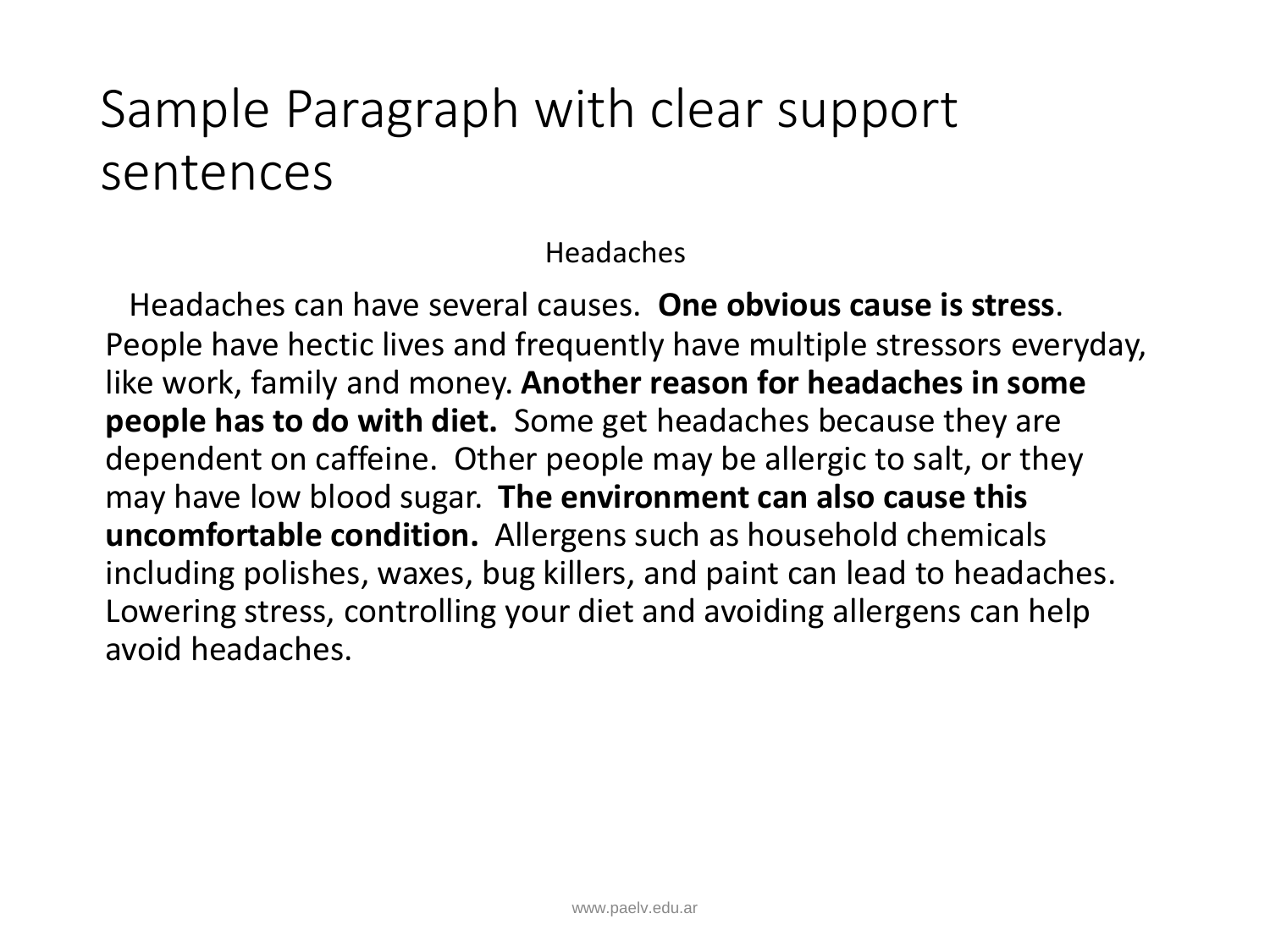#### Sample Paragraph

#### Headaches

Recurring headaches can have several disruptive effects on a person's life. Severe headaches are more than temporary inconveniences. In many cases, these headaches make a person nauseous to the point that he or she must go to bed. Sleep is often interrupted because of the pain. This worsens the physical and emotional state of the sufferer. For those who try to maintain a normal lifestyle, drugs are often relied on to get through the day. Such drugs, of course, can have other negative side effects. Productivity on a job can certainly be reduced, even to the point of regular absences. Finally, perhaps the most distressing aspect of all this is the seemingly unpredictable occurrence of these headaches. The interruption to a person's family life is enormous: cancelling plans in the last minute and straining relationships with friends and family. It is no wonder that many of these people feel discouraged and even depressed.